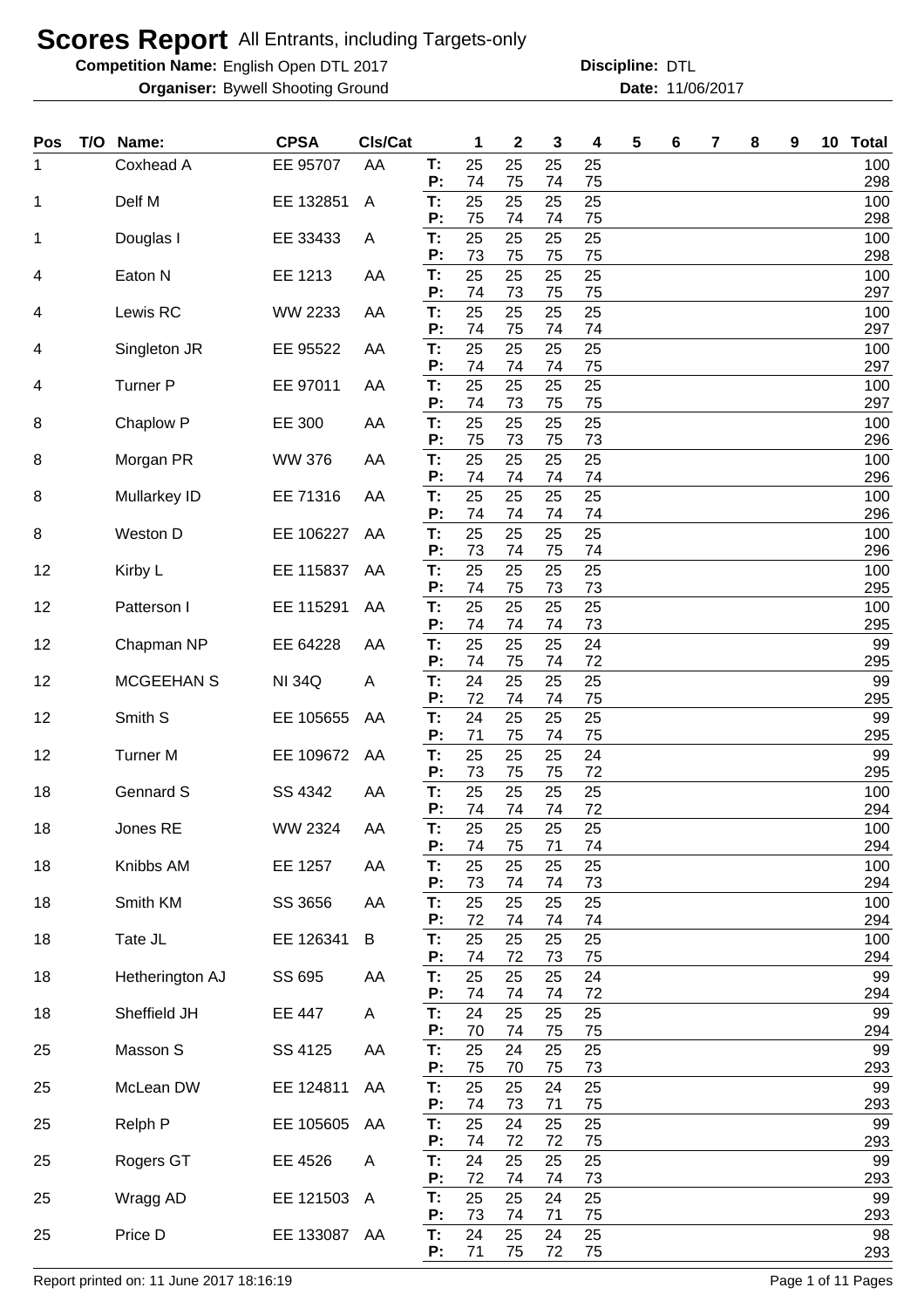**Competition Name:** English Open DTL 2017 **Discripline: DTL** 

**Organiser:** Bywell Shooting Ground **11/06/2017 Date:** 11/06/2017

**Discipline:**

| Pos | T/O Name:          | <b>CPSA</b> | CIs/Cat |          | 1        | $\mathbf{2}$ | 3        | 4        | 5 | 6 | 7 | 8 | 9 | 10 Total   |
|-----|--------------------|-------------|---------|----------|----------|--------------|----------|----------|---|---|---|---|---|------------|
| 31  | Armstrong W        | NI 326      | AA      | T:<br>P: | 25<br>75 | 25<br>72     | 25<br>74 | 24<br>71 |   |   |   |   |   | 99<br>292  |
| 31  | McDonell A         | SS 3621     | Α       | T:       | 24       | 25           | 25       | 25       |   |   |   |   |   | 99         |
| 31  | Moule CW           | EE 43566    | AA      | P:<br>T: | 71<br>25 | 73<br>25     | 74<br>25 | 74<br>24 |   |   |   |   |   | 292<br>99  |
| 31  | Shaw MA            | EE 96250    | AA      | P:<br>T: | 73<br>25 | 73<br>25     | 74<br>25 | 72<br>24 |   |   |   |   |   | 292<br>99  |
| 31  | <b>Turnes GR</b>   | EE 90649    | A       | P:<br>T: | 73<br>24 | 74<br>25     | 75<br>25 | 70<br>25 |   |   |   |   |   | 292<br>99  |
|     |                    |             |         | P:       | 70       | 75           | 75       | 72       |   |   |   |   |   | 292        |
| 31  | <b>Whitelock S</b> | EE 116773   | A       | Т:<br>P: | 25<br>73 | 25<br>75     | 25<br>73 | 24<br>71 |   |   |   |   |   | 99<br>292  |
| 31  | Common T           | EE 10430    | A       | T:<br>P: | 24<br>72 | 25<br>74     | 25<br>74 | 24<br>72 |   |   |   |   |   | 98<br>292  |
| 31  | Joyce M            | EE 106226   | A       | T:<br>Ρ. | 25       | 25<br>74     | 25<br>75 | 23       |   |   |   |   |   | 98         |
| 39  | Welham FW          | EE 51265    | A       | T:       | 75<br>25 | 25           | 25       | 68<br>25 |   |   |   |   |   | 292<br>100 |
| 39  | Caithness D I      | SS 4176     | AA      | Ρ.<br>T: | 71<br>24 | 73<br>25     | 73<br>25 | 74<br>25 |   |   |   |   |   | 291<br>99  |
| 39  | Greenlaw R         | SS 4436     | AA      | Ρ.<br>T: | 71<br>24 | 74<br>25     | 72<br>25 | 74<br>25 |   |   |   |   |   | 291<br>99  |
|     |                    |             |         | P:       | 70       | 73           | 75       | 73       |   |   |   |   |   | 291        |
| 39  | Holden RJ          | EE 7228     | AA      | T:<br>Ρ: | 25<br>74 | 24<br>71     | 25<br>74 | 25<br>72 |   |   |   |   |   | 99<br>291  |
| 39  | Scott N            | SS 5385     | B       | T:<br>P: | 25<br>71 | 25<br>75     | 25<br>74 | 24<br>71 |   |   |   |   |   | 99<br>291  |
| 39  | <b>Woolley CM</b>  | EE 111369   | AA      | T:<br>Ρ: | 24<br>68 | 25<br>73     | 25<br>75 | 25<br>75 |   |   |   |   |   | 99         |
| 39  | Beedan DM          | EE 90263    | A       | T:       | 25       | 24           | 24       | 25       |   |   |   |   |   | 291<br>98  |
| 39  | Duffy GP           | EE 3644     | A       | P:<br>T: | 74<br>25 | 71<br>24     | 71<br>25 | 75<br>24 |   |   |   |   |   | 291<br>98  |
| 39  | Jeminson M         | EE 128899   | AA      | P:<br>T: | 75<br>24 | 70<br>25     | 75<br>25 | 71<br>24 |   |   |   |   |   | 291<br>98  |
|     |                    |             |         | P:       | 70       | 75           | 75       | 71       |   |   |   |   |   | 291        |
| 39  | Neal PJ            | EE 32440    | A       | T:<br>Ρ. | 24<br>71 | 24<br>72     | 25<br>75 | 25<br>73 |   |   |   |   |   | 98<br>291  |
| 49  | Hinchliffe DJ      | EE 121065   | AA      | Т:<br>P: | 25<br>71 | 25<br>72     | 24<br>72 | 25<br>75 |   |   |   |   |   | 99<br>290  |
| 49  | Sheldrake M        | EE 129704   | AA      | T:<br>Ρ. | 25<br>72 | 25<br>74     | 25<br>74 | 24<br>70 |   |   |   |   |   | 99<br>290  |
| 49  | Allan SJ           | SS 1650     | AA      | T.       | 24       | 25           | 25       | 24       |   |   |   |   |   | 98         |
| 49  | Gilchrist J        | SS 3234     | AA      | Ρ.<br>T: | 70<br>25 | 75<br>24     | 74<br>24 | 71<br>25 |   |   |   |   |   | 290<br>98  |
| 49  | Holden E           | EE 7226     | AA      | P:<br>T. | 75<br>24 | 71<br>25     | 70<br>24 | 74<br>25 |   |   |   |   |   | 290<br>98  |
|     |                    |             |         | Ρ.       | 71       | 73           | 72       | 74       |   |   |   |   |   | 290        |
| 49  | McBay I            | SS 4205     | AA      | T.<br>Ρ. | 25<br>74 | 23<br>67     | 25<br>75 | 25<br>74 |   |   |   |   |   | 98<br>290  |
| 49  | Mccoy G            | II 3628     | AA      | T:<br>P: | 24<br>69 | 24<br>72     | 25<br>75 | 25<br>74 |   |   |   |   |   | 98<br>290  |
| 56  | Hall R             | EE 12999    | AA      | T:<br>Ρ. | 25<br>74 | 25<br>73     | 25<br>72 | 24<br>70 |   |   |   |   |   | 99<br>289  |
| 56  | Roper I            | EE 123542   | A       | T:       | 25       | 24           | 25       | 25       |   |   |   |   |   | 99         |
| 56  | Williams MJ        | WW 2481     | B       | P:<br>T: | 72<br>24 | 70<br>25     | 72<br>25 | 75<br>25 |   |   |   |   |   | 289<br>99  |
| 56  | <b>GILMARTIN D</b> | NI 10639    | B       | Ρ.<br>T: | 71<br>25 | 74<br>24     | 70<br>25 | 74<br>24 |   |   |   |   |   | 289<br>98  |
|     |                    |             |         | P:       | 73       | 72           | 74       | 70       |   |   |   |   |   | 289        |
| 56  | Johnstone S        | SS 3604     | A       | T:<br>P: | 25<br>73 | 25<br>74     | 24<br>70 | 24<br>72 |   |   |   |   |   | 98<br>289  |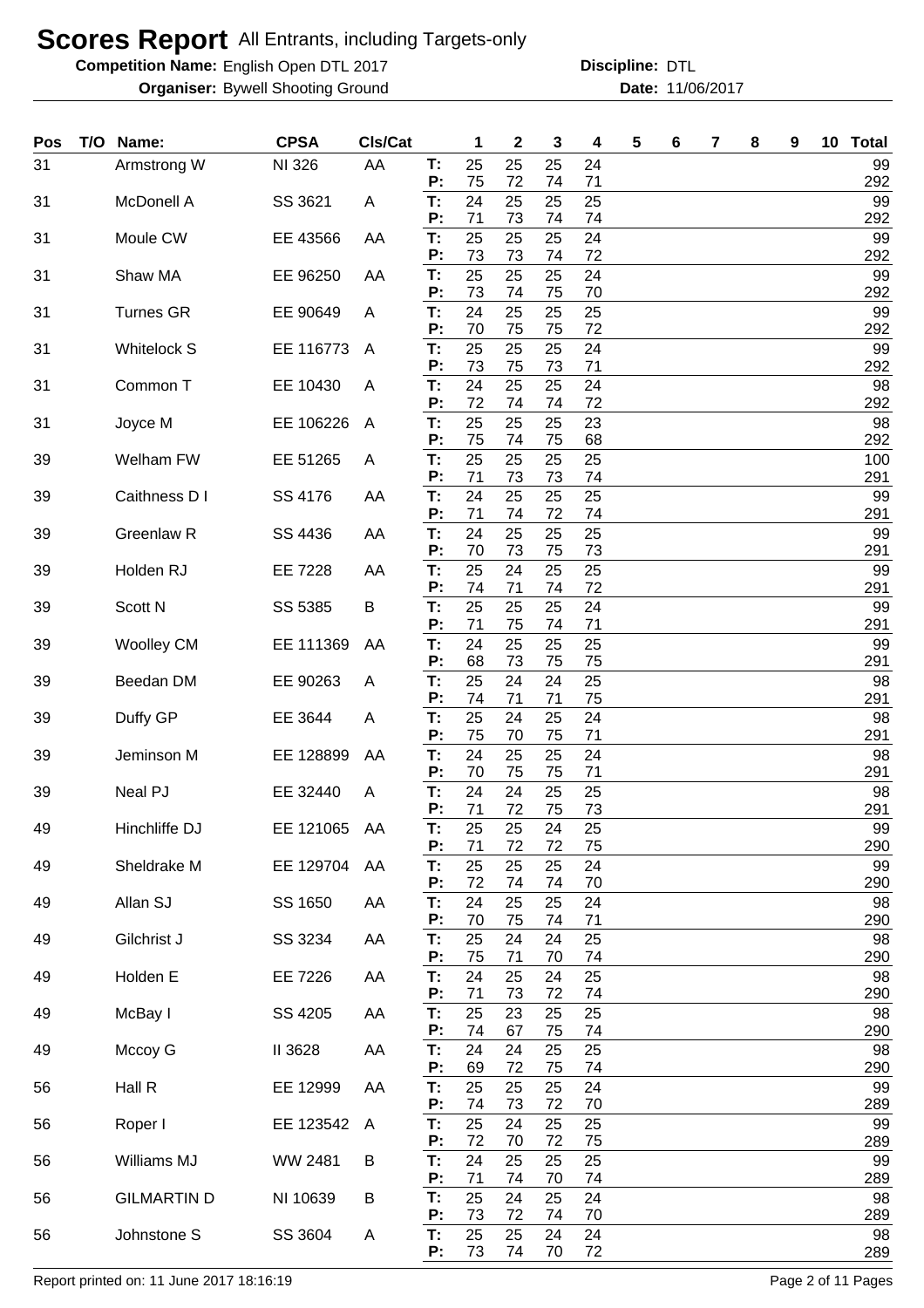**Competition Name:** English Open DTL 2017 **Discripline: DTL** 

**Organiser:** Bywell Shooting Ground **11/06/2017 Date:** 11/06/2017 **Discipline:**

| Pos | T/O | Name:               | <b>CPSA</b>     | CIs/Cat        |          | 1        | 2        | 3        | 4        | 5 | 6 | 7 | 8 | 9 | 10 | <b>Total</b> |
|-----|-----|---------------------|-----------------|----------------|----------|----------|----------|----------|----------|---|---|---|---|---|----|--------------|
| 56  |     | Sayles G            | EE 119513       | $\overline{A}$ | T:<br>P: | 25<br>74 | 25<br>75 | 24<br>70 | 24<br>70 |   |   |   |   |   |    | 98<br>289    |
| 56  |     | Snell A             | EE 117867       | AA             | T:<br>P: | 25<br>74 | 25<br>73 | 24<br>70 | 24<br>72 |   |   |   |   |   |    | 98<br>289    |
| 56  |     | Wragg A             | EE 105904       | AA             | T:       | 24       | 25       | 24       | 25       |   |   |   |   |   |    | 98           |
| 56  |     | Coley H             | EE 126034       | A              | P:<br>T: | 70<br>24 | 74<br>24 | 71<br>25 | 74<br>24 |   |   |   |   |   |    | 289<br>97    |
| 56  |     | <b>Turner JM</b>    | <b>WW 455</b>   | B              | P:<br>T: | 72<br>25 | 72<br>23 | 74<br>25 | 71<br>24 |   |   |   |   |   |    | 289<br>97    |
|     |     |                     |                 |                | Ρ.       | 73       | 69       | 75       | 72       |   |   |   |   |   |    | 289          |
| 66  |     | <b>Faulkner RM</b>  | WW 1759         | AA             | T:<br>Ρ. | 25<br>71 | 24<br>70 | 25<br>73 | 25<br>74 |   |   |   |   |   |    | 99<br>288    |
| 66  |     | Henry A             | EE 4336         | AA             | T:<br>P: | 25<br>73 | 24<br>69 | 25<br>73 | 25<br>73 |   |   |   |   |   |    | 99<br>288    |
| 66  |     | Laverick JM         | EE 118908       | A              | Т:<br>Ρ. | 25<br>72 | 24<br>69 | 25<br>74 | 25<br>73 |   |   |   |   |   |    | 99<br>288    |
| 66  |     | <b>Barnett J</b>    | EE 6247         | AA             | T:       | 23       | 25       | 25       | 25       |   |   |   |   |   |    | 98           |
| 66  |     | <b>Brazier J</b>    | EE 132057       | A              | Ρ.<br>T: | 67<br>24 | 73<br>25 | 74<br>24 | 74<br>25 |   |   |   |   |   |    | 288<br>98    |
| 66  |     | Lazenby AG          | EE 49972        | A              | P:<br>T: | 70<br>25 | 73<br>25 | 70<br>24 | 75<br>24 |   |   |   |   |   |    | 288<br>98    |
|     |     |                     |                 |                | Ρ.       | 72       | 74       | 72       | 70       |   |   |   |   |   |    | 288          |
| 66  |     | Logan WM            | EE 8111         | A              | T:<br>Ρ. | 25<br>75 | 25<br>73 | 25<br>73 | 23<br>67 |   |   |   |   |   |    | 98<br>288    |
| 66  |     | Williams P          | EE 22000        | A              | T:<br>Ρ. | 24<br>71 | 24<br>71 | 25<br>74 | 25<br>72 |   |   |   |   |   |    | 98<br>288    |
| 74  |     | Shankland GR        | SS 4001         | A              | T:       | 25       | 25       | 24       | 25       |   |   |   |   |   |    | 99           |
| 74  |     | <b>Brookes MJ</b>   | EE 31099        | A              | Ρ.<br>T: | 74<br>25 | 70<br>25 | 69<br>25 | 74<br>23 |   |   |   |   |   |    | 287<br>98    |
| 74  |     | Doherty J           | <b>II 370</b>   | AA             | P:<br>T: | 74<br>25 | 74<br>24 | 73<br>25 | 66<br>24 |   |   |   |   |   |    | 287<br>98    |
|     |     |                     |                 |                | P:       | 71       | 72       | 73       | 71       |   |   |   |   |   |    | 287          |
| 74  |     | Evans PA            | <b>WW 2241</b>  | AA             | T:<br>Р: | 25<br>75 | 25<br>72 | 25<br>72 | 23<br>68 |   |   |   |   |   |    | 98<br>287    |
| 74  |     | Pain C              | EE 99155        | A              | T:<br>Ρ. | 24<br>69 | 24<br>72 | 25<br>72 | 25<br>74 |   |   |   |   |   |    | 98<br>287    |
| 74  |     | Titterington J      | EE 127613 A     |                | Т:<br>P: | 24<br>68 | 24<br>70 | 25<br>75 | 25<br>74 |   |   |   |   |   |    | 98<br>287    |
| 74  |     | <b>Turkington M</b> | EE 109958       | A              | T:       | 24       | 25       | 25       | 24       |   |   |   |   |   |    | 98           |
| 74  |     | Chapple RJ          | EE 668          | A              | P:<br>Т: | 67<br>23 | 75<br>25 | 73<br>25 | 72<br>24 |   |   |   |   |   |    | 287<br>97    |
| 74  |     | Furber ES           | EE 26175        | AA             | P:<br>T: | 67<br>24 | 73<br>25 | 75<br>25 | 72<br>23 |   |   |   |   |   |    | 287<br>97    |
|     |     |                     |                 |                | P:       | 71       | 73       | 75       | 68       |   |   |   |   |   |    | 287          |
| 74  |     | Greenstock A        | EE 97568        | AA             | T:<br>P: | 25<br>73 | 25<br>75 | 24<br>72 | 23<br>67 |   |   |   |   |   |    | 97<br>287    |
| 74  |     | Linnell J           | EE 128135       | AA             | T.<br>P: | 23<br>67 | 25<br>74 | 25<br>74 | 24<br>72 |   |   |   |   |   |    | 97<br>287    |
| 74  |     | Ruane J             | EE 129118 AA    |                | T:       | 25       | 24       | 23       | 25       |   |   |   |   |   |    | 97           |
| 74  |     | Stanbrook C         | EE 112079       | A              | P:<br>T. | 73<br>25 | 71<br>23 | 68<br>25 | 75<br>24 |   |   |   |   |   |    | 287<br>97    |
| 74  |     | Sweet GP            | EE 44635        | AA             | P:<br>T. | 72<br>24 | 69<br>24 | 74<br>24 | 72<br>25 |   |   |   |   |   |    | 287<br>97    |
|     |     |                     |                 |                | Ρ:       | 71       | 72       | 71       | 73       |   |   |   |   |   |    | 287          |
| 74  |     | Harris M            | EE 60088        | AA             | T:<br>P: | 25<br>75 | 24<br>72 | 24<br>71 | 23<br>69 |   |   |   |   |   |    | 96<br>287    |
| 89  |     | <b>MCCAULEY T</b>   | <b>NI 14500</b> | AA             | T:<br>Ρ. | 24<br>66 | 25<br>74 | 25<br>72 | 25<br>74 |   |   |   |   |   |    | 99<br>286    |
| 89  |     | Singleton R         | EE 104392 A     |                | T:<br>P: | 24<br>69 | 25<br>74 | 25<br>74 | 25<br>69 |   |   |   |   |   |    | 99<br>286    |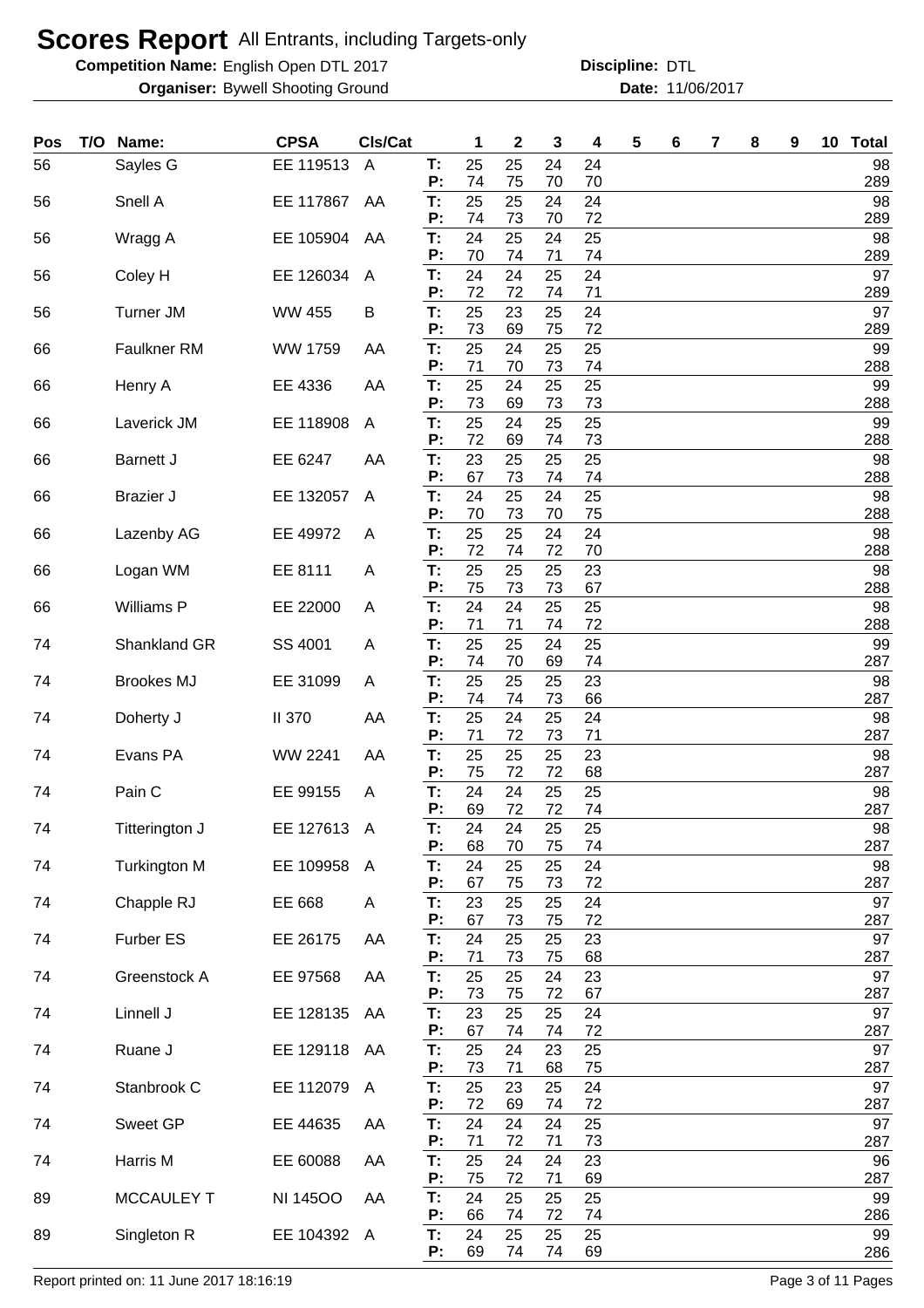**Competition Name:** English Open DTL 2017 **Discripline: DTL** 

**Organiser:** Bywell Shooting Ground **11/06/2017 Date:** 11/06/2017

**Discipline:**

| Pos | T/O | Name:              | <b>CPSA</b>   | CIs/Cat      |          | 1              | $\mathbf 2$ | 3              | 4        | 5 | 6 | 7 | 8 | 9 | 10 Total  |
|-----|-----|--------------------|---------------|--------------|----------|----------------|-------------|----------------|----------|---|---|---|---|---|-----------|
| 89  |     | Vining OB          | EE 124318     | AA           | T:<br>P: | 25<br>70       | 25<br>72    | 25<br>72       | 24<br>72 |   |   |   |   |   | 99<br>286 |
| 89  |     | Bellamy JM         | EE 10984      | AA           | Т:<br>P: | 25<br>74       | 25<br>71    | 25<br>74       | 23<br>67 |   |   |   |   |   | 98<br>286 |
| 89  |     | Bond K             | EE 6792       | AA           | T:<br>P: | 25<br>70       | 25<br>73    | 24<br>71       | 24<br>72 |   |   |   |   |   | 98<br>286 |
| 89  |     | O'Brien TO         | EE 116733     | A            | T:<br>P: | 24<br>72       | 24<br>68    | 24<br>72       | 25<br>74 |   |   |   |   |   | 97<br>286 |
| 89  |     | Mccauley           | <b>NI 337</b> | AA           | T:<br>P: | 25<br>75       | 23          | 24             | 24       |   |   |   |   |   | 96        |
| 89  |     | Twigger C          | EE 51803      | B            | T:<br>P: | 25             | 69<br>25    | 71<br>25       | 71<br>21 |   |   |   |   |   | 286<br>96 |
| 97  |     | Ayshford J         | EE 128715     | A            | T:<br>P: | 75<br>24<br>69 | 75<br>24    | 74<br>25<br>72 | 62<br>25 |   |   |   |   |   | 286<br>98 |
| 97  |     | Leightley JJ       | EE 127623     | B            | T:       | 25             | 71<br>25    | 24             | 73<br>24 |   |   |   |   |   | 285<br>98 |
| 97  |     | Beedan M           | EE 90262      | AA           | P:<br>T: | 70<br>24       | 73<br>24    | 71<br>24       | 71<br>25 |   |   |   |   |   | 285<br>97 |
| 97  |     | Haines RJ          | EE 116979     | AA           | P:<br>T: | 71<br>24       | 71<br>23    | 70<br>25       | 73<br>25 |   |   |   |   |   | 285<br>97 |
| 97  |     | Harris C           | EE 127753     | $\mathsf{A}$ | P:<br>T: | 70<br>25       | 69<br>25    | 75<br>23       | 71<br>24 |   |   |   |   |   | 285<br>97 |
| 97  |     | Maclennan W        | EE 114460     | B            | P:<br>T: | 70<br>24       | 75<br>24    | 69<br>24       | 71<br>25 |   |   |   |   |   | 285<br>97 |
| 97  |     | Adams JM           | EE 12635      | AA           | P:<br>T: | 72<br>24       | 72<br>24    | 69<br>23       | 72<br>25 |   |   |   |   |   | 285<br>96 |
| 97  |     | Aldous J           | EE 58140      | B            | P:<br>T: | 72<br>25       | 70<br>24    | 69<br>25       | 74<br>22 |   |   |   |   |   | 285<br>96 |
| 97  |     | Hartley M          | EE 118693     | $\mathsf{A}$ | P:<br>T: | 74<br>24       | 72<br>23    | 74<br>24       | 65<br>25 |   |   |   |   |   | 285<br>96 |
| 97  |     | Slassor AH         | EE 11665      | A            | P:<br>T: | 71<br>25       | 69<br>25    | 71<br>22       | 74<br>24 |   |   |   |   |   | 285<br>96 |
| 97  |     | Smith <sub>C</sub> | SS 4375       | A            | P:<br>T: | 75<br>24       | 74<br>24    | 66<br>25       | 70<br>23 |   |   |   |   |   | 285<br>96 |
|     |     |                    |               |              | P:       | 71             | 71          | 74             | 69       |   |   |   |   |   | 285       |
| 97  |     | Wright WJ          | SS 5152       | A            | Τ.<br>P: | 23<br>68       | 25<br>74    | 24<br>71       | 24<br>72 |   |   |   |   |   | 96<br>285 |
| 109 |     | DI Murro T         | SS 3431       | A            | T:<br>P: | 25<br>72       | 23<br>66    | 25<br>74       | 25<br>72 |   |   |   |   |   | 98<br>284 |
| 109 |     | Cannon P           | EE 9386       | A            | T:<br>P: | 24<br>68       | 24<br>72    | 24<br>71       | 25<br>73 |   |   |   |   |   | 97<br>284 |
| 109 |     | <b>Elwell RL</b>   | EE 115787     | $\mathsf{A}$ | T:<br>P: | 25<br>73       | 24<br>72    | 24<br>67       | 24<br>72 |   |   |   |   |   | 97<br>284 |
| 109 |     | Hails R            | EE 39058      | B            | T:<br>P: | 24<br>71       | 24<br>72    | 23<br>69       | 25<br>72 |   |   |   |   |   | 96<br>284 |
| 109 |     | <b>Howlett GK</b>  | EE 45553      | A            | T:<br>P: | 25<br>74       | 25<br>74    | 24<br>71       | 22<br>65 |   |   |   |   |   | 96<br>284 |
| 109 |     | Newton P           | EE 16875      | A            | T:<br>P: | 24<br>72       | 23<br>68    | 24<br>71       | 25<br>73 |   |   |   |   |   | 96<br>284 |
| 109 |     | Peel T             | EE 51508      | AA           | T:<br>P: | 23<br>69       | 25<br>74    | 24<br>71       | 24<br>70 |   |   |   |   |   | 96<br>284 |
| 109 |     | Sharpe R           | EE 124036     | B            | Τ.<br>P: | 25<br>74       | 23<br>68    | 25<br>74       | 23<br>68 |   |   |   |   |   | 96<br>284 |
| 117 |     | Kitchen S          | EE 82169      | A            | T:<br>P: | 25<br>71       | 25<br>72    | 25<br>69       | 24<br>71 |   |   |   |   |   | 99<br>283 |
| 117 |     | Hart RJ            | EE 126945     | B            | T:       | 24<br>69       | 25<br>73    | 25<br>72       | 24       |   |   |   |   |   | 98<br>283 |
| 117 |     | Garrett D          | EE 124724     | A            | P:<br>Т. | 24             | 25          | 25             | 69<br>23 |   |   |   |   |   | 97        |
| 117 |     | Lang P             | EE 113674 B   |              | P:<br>T. | 70<br>25       | 73<br>23    | 71<br>25       | 69<br>24 |   |   |   |   |   | 283<br>97 |
|     |     |                    |               |              | P:       | 73             | 67          | 72             | 71       |   |   |   |   |   | 283       |

Report printed on: 11 June 2017 18:16:19 **Page 4 of 11 Pages**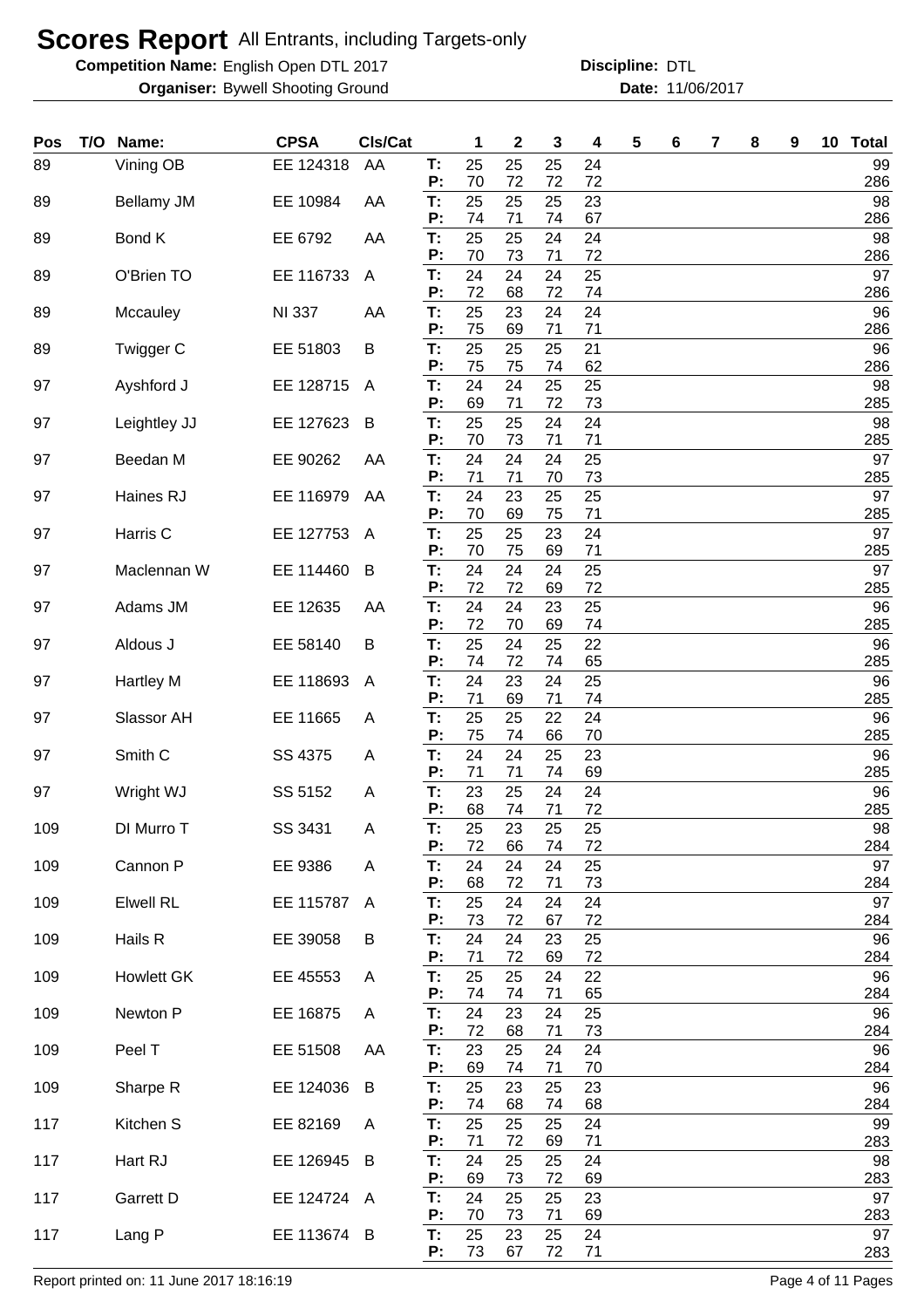**Competition Name:** English Open DTL 2017 **Discripline: DTL** 

**Organiser:** Bywell Shooting Ground **11/06/2017 Date:** 11/06/2017

**Discipline:**

| Pos | T/O | Name:              | <b>CPSA</b>     | CIs/Cat        |          | 1        | $\boldsymbol{2}$ | 3        | 4        | 5 | 6 | 7 | 8 | 9 | 10 Total  |
|-----|-----|--------------------|-----------------|----------------|----------|----------|------------------|----------|----------|---|---|---|---|---|-----------|
| 117 |     | Liddell C          | EE 118066       | $\overline{A}$ | T.<br>P: | 24<br>72 | 25<br>74         | 23<br>64 | 25<br>73 |   |   |   |   |   | 97<br>283 |
| 117 |     | Shaw M             | EE 109986       | $\mathsf{A}$   | T:       | 24       | 25               | 24       | 24       |   |   |   |   |   | 97        |
| 117 |     | Bell D S           | EE 115868       | $\mathsf{A}$   | P:<br>T: | 70<br>24 | 75<br>24         | 71<br>25 | 67<br>23 |   |   |   |   |   | 283<br>96 |
| 117 |     | <b>Bright K</b>    | EE 124358       | AA             | P:<br>T: | 72<br>25 | 70<br>24         | 73<br>23 | 68<br>24 |   |   |   |   |   | 283<br>96 |
|     |     |                    |                 |                | P:       | 75       | 71               | 66       | 71       |   |   |   |   |   | 283       |
| 117 |     | Coley IJ           | EE 551          | A              | T:<br>P: | 22<br>66 | 25<br>74         | 25<br>74 | 24<br>69 |   |   |   |   |   | 96<br>283 |
| 117 |     | Dietz <sub>R</sub> | EE 125714       | AA             | T:<br>P: | 25<br>75 | 25<br>74         | 24<br>70 | 22<br>64 |   |   |   |   |   | 96<br>283 |
| 117 |     | Knibbs J           | EE 133182       | C              | T:<br>P: | 24<br>72 | 25<br>73         | 24<br>70 | 23<br>68 |   |   |   |   |   | 96<br>283 |
| 117 |     | Miller JG          | SS 3059         | A              | T:       | 24       | 23               | 24       | 25       |   |   |   |   |   | 96        |
| 117 |     | Osborne P          | EE 130791       | B              | P:<br>T: | 72<br>23 | 67<br>24         | 69<br>25 | 75<br>24 |   |   |   |   |   | 283<br>96 |
| 117 |     | Philipson T        | EE 11811        | AA             | P:<br>T: | 68<br>24 | 70<br>24         | 74<br>25 | 71<br>23 |   |   |   |   |   | 283<br>96 |
| 117 |     | Sloan R            | NI 105          | AA             | P:<br>T: | 71<br>23 | 69<br>25         | 74<br>24 | 69<br>24 |   |   |   |   |   | 283<br>96 |
|     |     |                    |                 |                | P:       | 68       | 75               | 68       | 72       |   |   |   |   |   | 283       |
| 117 |     | Tinson R           | EE 131756       | A              | T:<br>P: | 23<br>68 | 24<br>70         | 25<br>73 | 24<br>72 |   |   |   |   |   | 96<br>283 |
| 117 |     | Dore AG            | EE 31935        | AA             | T:<br>P: | 23<br>68 | 24<br>72         | 23<br>68 | 25<br>75 |   |   |   |   |   | 95<br>283 |
| 134 |     | Kitchen CL         | EE 118936       | A              | T:<br>P: | 24<br>70 | 23<br>67         | 25<br>73 | 25<br>72 |   |   |   |   |   | 97<br>282 |
| 134 |     | Lovatt NJ          | EE 6151         | Α              | T:       | 24       | 24               | 25       | 24       |   |   |   |   |   | 97        |
| 134 |     | SHIELS E           | II M10199       | B              | P:<br>T: | 71<br>25 | 71<br>25         | 68<br>24 | 72<br>23 |   |   |   |   |   | 282<br>97 |
| 134 |     | <b>Stuart GA</b>   | SS 1492         | A              | P:<br>T: | 75<br>25 | 70<br>24         | 69<br>23 | 68<br>25 |   |   |   |   |   | 282<br>97 |
| 134 |     | Atkinson E         | EE 101102       | A              | P:<br>T: | 73<br>24 | 70<br>25         | 66<br>23 | 73<br>24 |   |   |   |   |   | 282<br>96 |
|     |     |                    |                 |                | P:       | 70       | 75               | 67       | 70       |   |   |   |   |   | 282       |
| 134 |     | Eley S             | EE 125207       | B              | Т.<br>P: | 25<br>73 | 24<br>72         | 23<br>66 | 24<br>71 |   |   |   |   |   | 96<br>282 |
| 134 |     | Lewzey DG          | EE 11701        | A              | T.<br>P: | 24<br>71 | 25<br>75         | 24<br>68 | 23<br>68 |   |   |   |   |   | 96<br>282 |
| 134 |     | <b>Ritchie K</b>   | EE 126380       | AA             | T:<br>P: | 25<br>72 | 24<br>71         | 23<br>67 | 24<br>72 |   |   |   |   |   | 96<br>282 |
| 134 |     | Adam N             | EE 122795 AA    |                | T.       | 24       | 22               | 25       | 24       |   |   |   |   |   | 95        |
| 143 |     | Powell L           | EE 111815       | AA             | P:<br>T: | 72<br>24 | 65<br>25         | 74<br>24 | 71<br>25 |   |   |   |   |   | 282<br>98 |
| 143 |     | Leak A             | EE 68222        |                | P:<br>T: | 67<br>24 | 72<br>24         | 69<br>24 | 73<br>25 |   |   |   |   |   | 281<br>97 |
|     |     |                    |                 | A              | P:       | 68       | 68               | 70       | 75       |   |   |   |   |   | 281       |
| 143 |     | Thomas RC          | WW 1427         | A              | T:<br>P: | 25<br>74 | 23<br>66         | 24<br>69 | 25<br>72 |   |   |   |   |   | 97<br>281 |
| 143 |     | <b>EWING N</b>     | <b>NI 112MM</b> | B              | T:<br>P: | 23<br>68 | 24<br>71         | 24<br>68 | 25<br>74 |   |   |   |   |   | 96<br>281 |
| 143 |     | <b>HAUGHTON R</b>  | SS 6352         | AA             | T:       | 25<br>75 | 23               | 24       | 24       |   |   |   |   |   | 96        |
| 143 |     | Crehan P           | EE 131948       | $\mathsf{A}$   | P:<br>Т. | 22       | 66<br>24         | 71<br>25 | 69<br>24 |   |   |   |   |   | 281<br>95 |
| 149 |     | Bourke K           | EE 134944 A*    |                | P:<br>T: | 64<br>25 | 71<br>24         | 75<br>24 | 71<br>24 |   |   |   |   |   | 281<br>97 |
| 149 |     | <b>Cutter E</b>    | EE 133666 C     |                | Ρ.<br>Т: | 72<br>23 | 70<br>24         | 68<br>24 | 70<br>25 |   |   |   |   |   | 280<br>96 |
|     |     |                    |                 |                | P:       | 66       | 72               | 69       | 73       |   |   |   |   |   | 280       |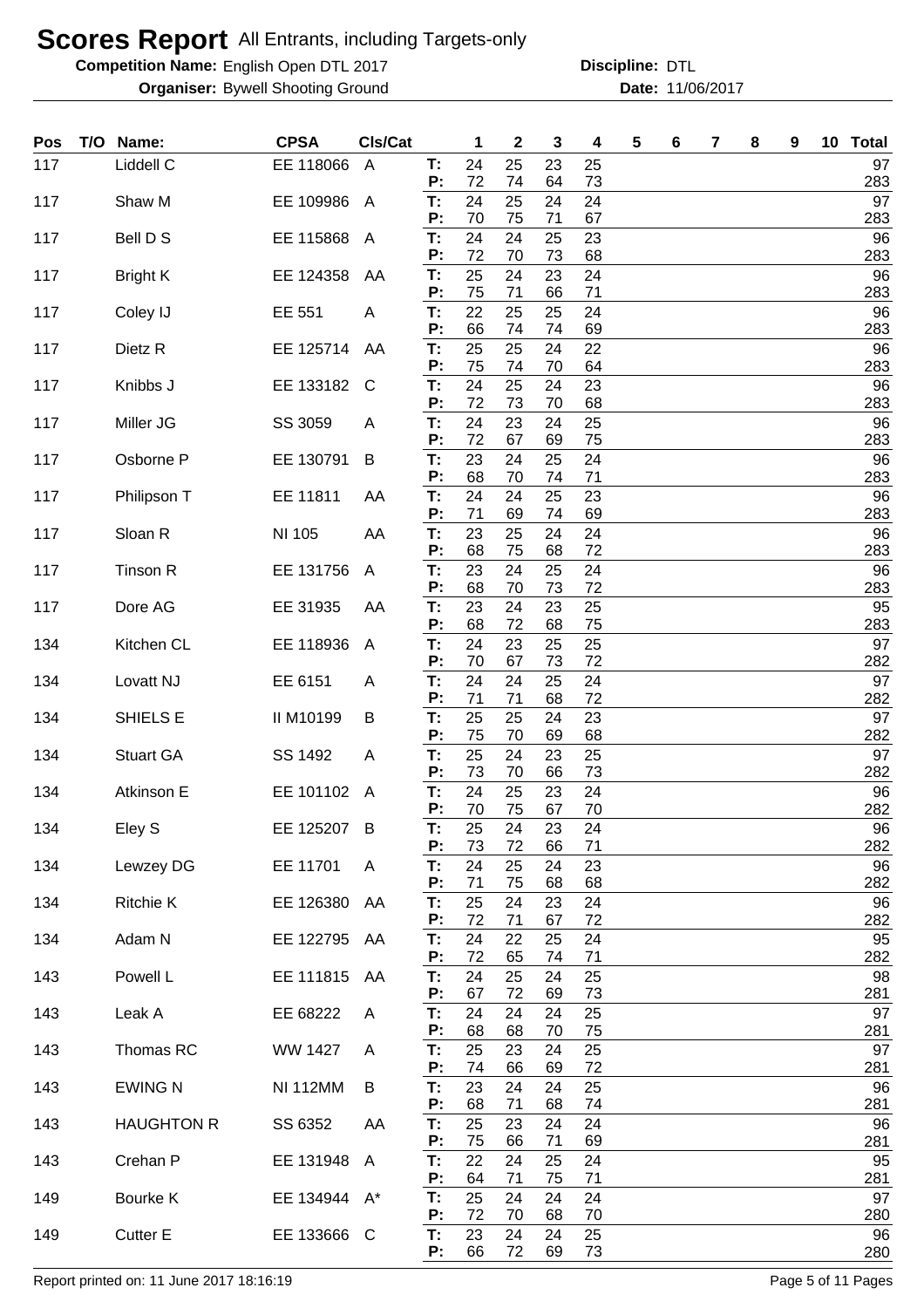**Competition Name:** English Open DTL 2017 **Discripline: DTL** 

**Organiser:** Bywell Shooting Ground **11/06/2017 Date:** 11/06/2017

**Discipline:**

| Pos | T/O | Name:                 | <b>CPSA</b>  | Cls/Cat        |          | 1        | 2        | 3        | 4        | 5 | 6 | 7 | 8 | 9 | 10 | <b>Total</b> |
|-----|-----|-----------------------|--------------|----------------|----------|----------|----------|----------|----------|---|---|---|---|---|----|--------------|
| 149 |     | Evans RA              | WW 2340      | A              | T:<br>P: | 24<br>70 | 22<br>65 | 25<br>73 | 25<br>72 |   |   |   |   |   |    | 96<br>280    |
| 149 |     | Yes Fowkes A          | EE 105846    | $\mathsf{A}$   | T:       | 24       | 23       | 25       | 24       |   |   |   |   |   |    | 96           |
| 149 |     | Havard N              | EE 13813     | A              | P:<br>Т: | 70<br>24 | 67<br>23 | 74<br>25 | 69<br>24 |   |   |   |   |   |    | 280<br>96    |
| 149 |     | O'Brien TI            | EE 100504    | A              | P:<br>Т: | 70<br>23 | 67<br>24 | 73<br>24 | 70<br>25 |   |   |   |   |   |    | 280<br>96    |
|     |     |                       |              |                | P:       | 68       | 71       | 72       | 69       |   |   |   |   |   |    | 280          |
| 149 |     | Cameron AH            | SS 4231      | B              | T:<br>P: | 24<br>71 | 24<br>71 | 23<br>67 | 24<br>71 |   |   |   |   |   |    | 95<br>280    |
| 149 |     | Lewis G               | EE 123066    | AA             | T:<br>P: | 23<br>68 | 24<br>70 | 23<br>69 | 25<br>73 |   |   |   |   |   |    | 95<br>280    |
| 149 |     | Whitehall A           | EE 80993     | A              | T:       | 23       | 24       | 24       | 24       |   |   |   |   |   |    | 95           |
| 149 |     | Milne MJ              | SS 583       | AA             | P:<br>T: | 69<br>23 | 71<br>24 | 71<br>25 | 69<br>22 |   |   |   |   |   |    | 280<br>94    |
| 149 |     | Rimington K           | EE 67301     | AA             | P:<br>T: | 69<br>24 | 72<br>24 | 75<br>23 | 64<br>23 |   |   |   |   |   |    | 280<br>94    |
|     |     |                       |              |                | P:       | 72       | 71       | 69       | 68       |   |   |   |   |   |    | 280          |
| 160 |     | Hall JR               | EE 10460     | B              | T:<br>P: | 25<br>70 | 23<br>66 | 25<br>72 | 25<br>71 |   |   |   |   |   |    | 98<br>279    |
| 160 |     | Thurnell I            | EE 2003      | A              | T:<br>P: | 24<br>69 | 25<br>72 | 23<br>68 | 25<br>70 |   |   |   |   |   |    | 97<br>279    |
| 160 |     | Booth SR              | EE 92866     | A              | T:       | 25       | 24       | 24       | 23       |   |   |   |   |   |    | 96           |
| 160 |     | Curatolo <sub>N</sub> | <b>SS 98</b> | Α              | P:<br>T: | 71<br>24 | 72<br>24 | 70<br>23 | 66<br>25 |   |   |   |   |   |    | 279<br>96    |
| 160 |     | Galashan TJ           | SS 2186      | В              | P:<br>T: | 71<br>24 | 70<br>25 | 68<br>23 | 70<br>24 |   |   |   |   |   |    | 279<br>96    |
|     |     |                       |              |                | P:       | 69       | 72       | 67       | 71       |   |   |   |   |   |    | 279          |
| 160 |     | Jones GS              | EE 16367     | A              | T:<br>P: | 24<br>70 | 23<br>67 | 24<br>70 | 25<br>72 |   |   |   |   |   |    | 96<br>279    |
| 160 |     | Brown A               | EE 121717    | AA             | T:<br>Р: | 24<br>72 | 24<br>69 | 22<br>64 | 25<br>74 |   |   |   |   |   |    | 95<br>279    |
| 160 |     | Clark M               | EE 116852    | AA             | T:       | 24       | 22       | 24       | 25       |   |   |   |   |   |    | 95           |
| 160 |     | Lewis R               | WW 2691      | A              | P:<br>T: | 70<br>24 | 64<br>24 | 70<br>25 | 75<br>22 |   |   |   |   |   |    | 279<br>95    |
|     |     |                       |              |                | P:       | 71       | 70       | 75       | 63       |   |   |   |   |   |    | 279          |
| 160 |     | Smith M               | EE 125835    | AA             | Т:<br>P: | 23<br>67 | 25<br>72 | 23<br>69 | 24<br>71 |   |   |   |   |   |    | 95<br>279    |
| 160 |     | Foxall A              | EE 124509    | $\overline{A}$ | T.<br>P: | 24<br>71 | 24<br>71 | 22<br>65 | 24<br>72 |   |   |   |   |   |    | 94<br>279    |
| 160 |     | Rowan                 | SS 6213      | B              | T:<br>P: | 25<br>75 | 25<br>74 | 22<br>64 | 22<br>66 |   |   |   |   |   |    | 94<br>279    |
| 172 |     | Foster I              | EE 128050    | B              | T:       | 23       | 25       | 24       | 24       |   |   |   |   |   |    | 96           |
| 172 |     | Jones AG              | EE 110758    | B              | P:<br>T: | 67<br>25 | 74<br>24 | 69<br>23 | 68<br>24 |   |   |   |   |   |    | 278<br>96    |
|     |     |                       |              |                | P:       | 73       | 70       | 66       | 69       |   |   |   |   |   |    | 278          |
| 172 |     | Toomer DJ             | EE 10892     | AA             | T:<br>P: | 24<br>69 | 23<br>66 | 25<br>72 | 24<br>71 |   |   |   |   |   |    | 96<br>278    |
| 172 |     | Venn MS               | EE 81903     | AA             | T:<br>P: | 25<br>71 | 24<br>71 | 24<br>69 | 23<br>67 |   |   |   |   |   |    | 96<br>278    |
| 172 |     | <b>McAllister E</b>   | SS 1505      | A              | T:<br>P: | 25<br>73 | 24<br>69 | 22       | 24       |   |   |   |   |   |    | 95<br>278    |
| 172 |     | Nutter G              | EE 88429     | B              | T:       | 24       | 24       | 66<br>22 | 70<br>25 |   |   |   |   |   |    | 95           |
| 172 |     | Paige A               | EE 12950     | Α              | P:<br>T: | 71<br>23 | 70<br>24 | 64<br>25 | 73<br>23 |   |   |   |   |   |    | 278<br>95    |
|     |     |                       |              |                | P:       | 67       | 72       | 74       | 65       |   |   |   |   |   |    | 278          |
| 172 |     | Parker P              | EE 94407     | A              | T:<br>P: | 25<br>75 | 23<br>65 | 23<br>69 | 24<br>69 |   |   |   |   |   |    | 95<br>278    |
| 172 |     | Routledge A           | EE 101328    | B              | T:<br>P: | 24<br>71 | 24<br>69 | 24<br>72 | 23<br>66 |   |   |   |   |   |    | 95<br>278    |

Report printed on: 11 June 2017 18:16:19 **Page 6 of 11 Pages**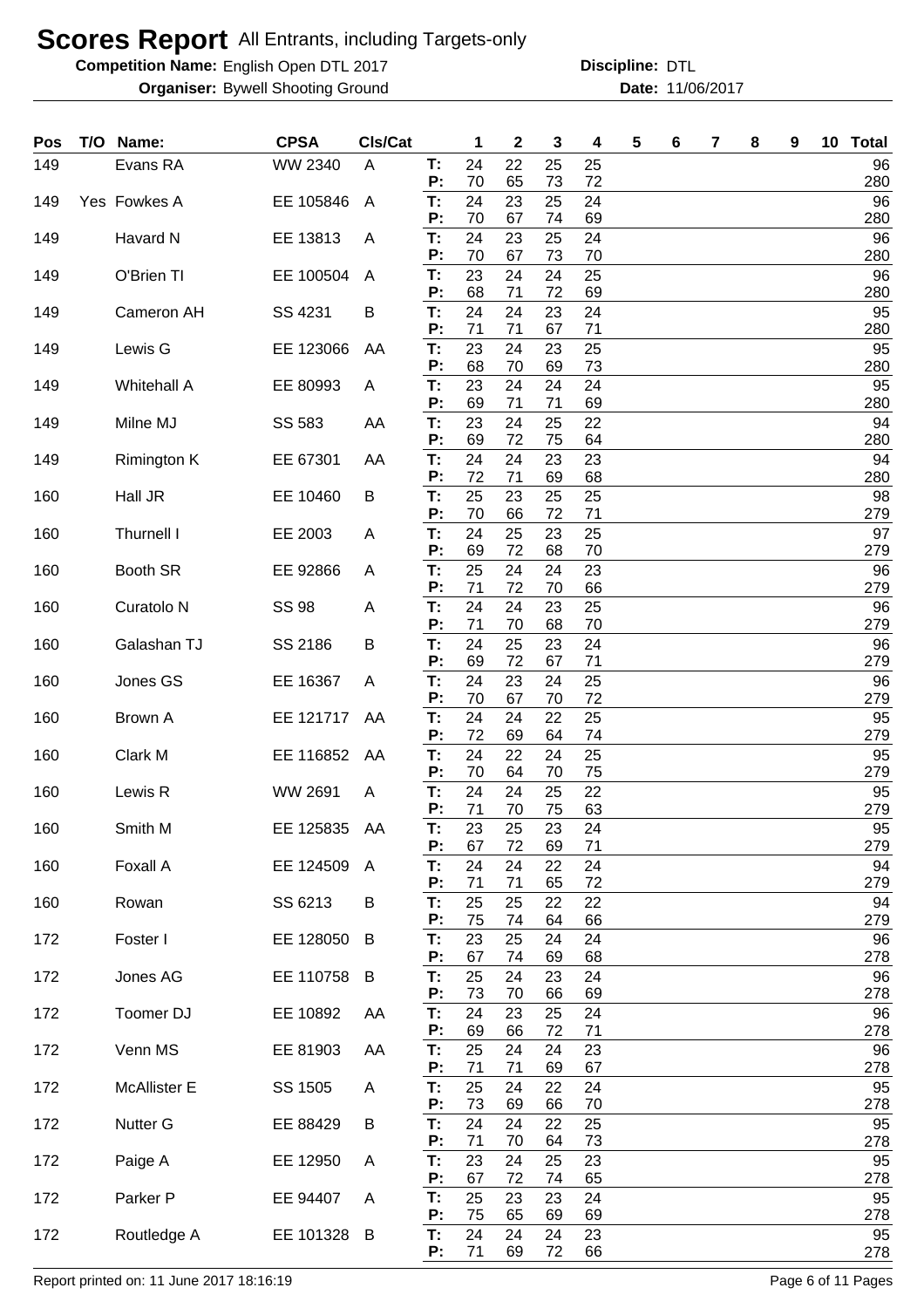**Competition Name:** English Open DTL 2017 **Discripline: DTL** 

**Organiser:** Bywell Shooting Ground **11/06/2017 Date:** 11/06/2017

**Discipline:**

| Pos | T/O | Name:            | <b>CPSA</b> | CIs/Cat        |          | 1        | $\mathbf 2$ | 3        | 4        | 5 | 6 | 7 | 8 | 9 | 10 Total  |
|-----|-----|------------------|-------------|----------------|----------|----------|-------------|----------|----------|---|---|---|---|---|-----------|
| 172 |     | Taylor J         | EE 95589    | B              | T:<br>P: | 23<br>68 | 23<br>66    | 24<br>72 | 25<br>72 |   |   |   |   |   | 95<br>278 |
| 172 |     | Wilcoxson L      | EE 129381   | A              | Т:<br>P: | 25<br>75 | 22<br>65    | 25<br>73 | 23<br>65 |   |   |   |   |   | 95<br>278 |
| 183 |     | Jones RM         | WW 2325     | A              | T:<br>P: | 23<br>65 | 24<br>66    | 25<br>72 | 25<br>74 |   |   |   |   |   | 97<br>277 |
| 183 |     | Child M          | EE 128471   | B              | T:<br>P: | 24<br>70 | 25<br>73    | 24       | 23       |   |   |   |   |   | 96        |
| 183 |     | Hanson C         | EE 110534   | AA             | T:       | 24       | 23          | 68<br>25 | 66<br>24 |   |   |   |   |   | 277<br>96 |
| 183 |     | Cole JT          | EE 108419   | A              | P:<br>T: | 70<br>23 | 65<br>24    | 73<br>24 | 69<br>24 |   |   |   |   |   | 277<br>95 |
| 183 |     | Bebbington C     | EE 115567   | A              | P:<br>T: | 67<br>23 | 71<br>23    | 70<br>23 | 69<br>25 |   |   |   |   |   | 277<br>94 |
| 183 |     | Brown R          | SS 5071     | В              | Р:<br>T: | 68<br>23 | 67<br>23    | 69<br>25 | 73<br>23 |   |   |   |   |   | 277<br>94 |
| 183 |     | Weston C         | EE 67724    | A              | P:<br>T: | 66<br>24 | 68<br>24    | 75<br>24 | 68<br>22 |   |   |   |   |   | 277<br>94 |
| 183 |     | Priestman D      | EE 122880   | A              | P:<br>T: | 71<br>23 | 69<br>25    | 71<br>24 | 66<br>21 |   |   |   |   |   | 277<br>93 |
| 191 |     | <b>Bright RM</b> | EE 41337    | A              | Р:<br>T: | 69<br>24 | 75<br>25    | 70<br>25 | 63<br>24 |   |   |   |   |   | 277<br>98 |
| 191 |     | Magill DW        | EE 43830    | A              | P:<br>T: | 66<br>25 | 73<br>24    | 70<br>25 | 67<br>23 |   |   |   |   |   | 276<br>97 |
| 191 |     | Frankland PC     | EE 88221    | AA             | P:<br>T: | 70<br>24 | 70<br>25    | 71<br>21 | 65<br>25 |   |   |   |   |   | 276<br>95 |
| 191 |     | <b>QUINN B</b>   | NI 6726     | A              | P:<br>T: | 67<br>23 | 73<br>23    | 63<br>25 | 73<br>24 |   |   |   |   |   | 276<br>95 |
| 191 |     | <b>Taylor G</b>  | EE 109155   | A              | P:<br>T: | 67<br>24 | 67<br>22    | 72<br>24 | 70<br>25 |   |   |   |   |   | 276<br>95 |
| 191 |     | Booth J          | EE 117408   | AA             | P:<br>T: | 69<br>23 | 64<br>25    | 71<br>22 | 72<br>24 |   |   |   |   |   | 276<br>94 |
| 191 |     | Tate S           | EE 121345   | $\overline{A}$ | P:<br>T: | 68<br>21 | 75<br>25    | 64<br>24 | 69<br>24 |   |   |   |   |   | 276<br>94 |
| 191 |     | Davies E         | WW 1414     | B              | P:<br>Τ. | 60<br>22 | 74<br>25    | 72<br>24 | 70<br>22 |   |   |   |   |   | 276<br>93 |
| 191 |     | Holden L         | EE 129664   | A              | P:<br>T: | 66<br>22 | 74<br>23    | 70<br>23 | 66<br>25 |   |   |   |   |   | 276<br>93 |
| 191 |     | Vining J         | EE 23945    | B              | P:<br>T: | 65<br>21 | 67<br>22    | 69<br>25 | 75<br>25 |   |   |   |   |   | 276<br>93 |
| 201 |     | MacDonald A      | SS 1746     | B              | P:<br>T: | 62<br>24 | 64<br>23    | 75<br>25 | 75<br>24 |   |   |   |   |   | 276<br>96 |
|     |     |                  |             |                | P:       | 68       | 67          | 70       | 70       |   |   |   |   |   | 275       |
| 201 |     | Shaw IT          | EE 31770    | AA             | T:<br>P: | 25<br>72 | 24<br>70    | 24<br>70 | 22<br>63 |   |   |   |   |   | 95<br>275 |
| 201 |     | <b>Stewart G</b> | SS 3600     | A              | T:<br>P: | 23<br>68 | 25<br>72    | 21<br>61 | 25<br>74 |   |   |   |   |   | 94<br>275 |
| 204 |     | Stanbrook D      | EE 112080   | B              | T:       | 23       | 22          | 25       | 24       |   |   |   |   |   | 94        |
| 204 |     | Fairhurst B      | EE 130261   | B              | P:<br>T: | 66<br>24 | 66<br>23    | 73<br>23 | 69<br>23 |   |   |   |   |   | 274<br>93 |
| 204 |     | Yes Aisthorpe BS | EE 37136    | B              | P:<br>Τ. | 70<br>24 | 67<br>22    | 69<br>21 | 68<br>25 |   |   |   |   |   | 274<br>92 |
| 204 |     | Tate G           | EE 48253    | C              | P:<br>T: | 72<br>22 | 65<br>22    | 63<br>23 | 74<br>25 |   |   |   |   |   | 274<br>92 |
| 208 |     | SHIELS AM        | II M10097   | B              | P:<br>T: | 66<br>25 | 65<br>25    | 69<br>21 | 74<br>23 |   |   |   |   |   | 274<br>94 |
| 208 |     | Abrams M         | EE 96322    | B              | P:<br>Т. | 73<br>25 | 71<br>22    | 60<br>23 | 69<br>23 |   |   |   |   |   | 273<br>93 |
| 208 |     | Bradnam J        | EE 1705     | B              | P:<br>T. | 75<br>23 | 65<br>25    | 66<br>24 | 67<br>21 |   |   |   |   |   | 273<br>93 |
|     |     |                  |             |                | Ρ:       | 66       | 74          | 70       | 63       |   |   |   |   |   | 273       |

Report printed on: 11 June 2017 18:16:19 Page 7 of 11 Pages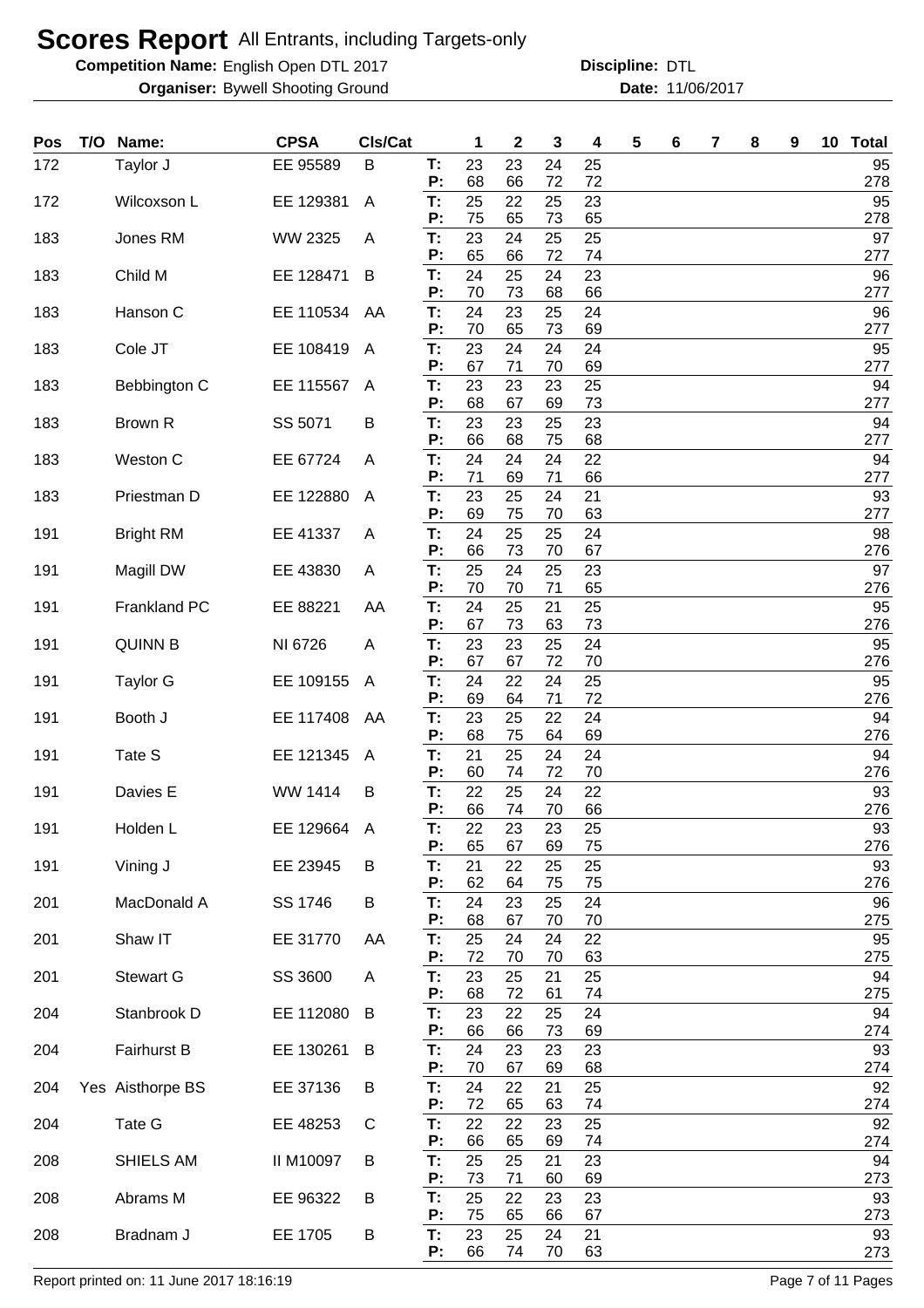**Competition Name:** English Open DTL 2017 **Discripline: DTL** 

**Organiser:** Bywell Shooting Ground **11/06/2017 Date:** 11/06/2017 **Discipline:**

| Pos | T/O | Name:              | <b>CPSA</b> | Cls/Cat |          | 1        | $\mathbf{2}$ | 3        | 4        | 5 | 6 | 7 | 8 | 9 | 10 | <b>Total</b> |
|-----|-----|--------------------|-------------|---------|----------|----------|--------------|----------|----------|---|---|---|---|---|----|--------------|
| 208 |     | Fisher R D         | EE 39107    | A       | T:<br>P: | 24<br>72 | 22<br>65     | 25<br>72 | 22<br>64 |   |   |   |   |   |    | 93<br>273    |
| 208 |     | Reid ES            | SS 951      | B       | T:       | 22       | 23           | 24       | 24       |   |   |   |   |   |    | 93           |
|     |     |                    | EE 132790   | B       | P:<br>T: | 64<br>24 | 67<br>24     | 72<br>22 | 70<br>23 |   |   |   |   |   |    | 273<br>93    |
| 208 |     | Whiting A          |             |         | P:       | 70       | 71           | 65       | 67       |   |   |   |   |   |    | 273          |
| 214 |     | Booth M            | EE 103866   | A       | T:<br>P: | 24<br>69 | 23<br>66     | 25<br>73 | 22<br>64 |   |   |   |   |   |    | 94<br>272    |
| 214 |     | Hall LC            | EE 132017   | B       | T:<br>P: | 22<br>64 | 23<br>66     | 25<br>72 | 24<br>70 |   |   |   |   |   |    | 94<br>272    |
| 214 |     | MacDonough S       | SS 750      | A       | T:<br>P: | 24<br>69 | 25<br>73     | 25<br>72 | 20<br>58 |   |   |   |   |   |    | 94<br>272    |
| 214 |     | <b>Barclay</b>     | SS 6202     | B       | T:<br>P: | 25<br>74 | 22<br>65     | 23<br>66 | 23<br>67 |   |   |   |   |   |    | 93<br>272    |
| 214 |     | Peters G           | EE 107384   | A       | T:<br>Ρ: | 23<br>68 | 25<br>71     | 22<br>65 | 23<br>68 |   |   |   |   |   |    | 93<br>272    |
| 214 |     | Yes Wright DA      | EE 53922    | B       | T:<br>Ρ: | 24<br>70 | 20<br>58     | 25<br>75 | 24<br>69 |   |   |   |   |   |    | 93<br>272    |
| 214 |     | Rautenberg C       | SS 1117     | B       | T:<br>P: | 25<br>73 | 22<br>65     | 22<br>65 | 23<br>69 |   |   |   |   |   |    | 92<br>272    |
| 221 |     | Crossland G        | EE 100441   | A       | T:<br>P: | 22<br>62 | 23<br>68     | 25<br>73 | 23<br>68 |   |   |   |   |   |    | 93<br>271    |
| 221 |     | Ward P             | EE 47976    | A       | T:<br>P: | 22<br>65 | 24<br>71     | 24<br>69 | 23<br>66 |   |   |   |   |   |    | 93<br>271    |
| 221 |     | Kling RJ           | SS 4978     | B       | T:<br>P: | 24<br>72 | 23<br>69     | 23<br>68 | 21<br>62 |   |   |   |   |   |    | 91<br>271    |
| 224 |     | Gibson J           | EE 128558   | A       | T:<br>P: | 23<br>69 | 22<br>62     | 25<br>73 | 23<br>66 |   |   |   |   |   |    | 93<br>270    |
| 224 |     | <b>Taberner DA</b> | EE 11531    | B       | T:<br>P: | 23<br>69 | 23<br>64     | 24<br>69 | 23<br>68 |   |   |   |   |   |    | 93<br>270    |
| 224 |     | <b>Brazier J</b>   | EE 132058   | C       | T:<br>P: | 24<br>68 | 23<br>68     | 21<br>62 | 24<br>72 |   |   |   |   |   |    | 92<br>270    |
| 224 |     | <b>Whitehead B</b> | EE 130305   | B       | T:<br>P: | 23<br>68 | 23<br>67     | 22<br>64 | 24<br>71 |   |   |   |   |   |    | 92<br>270    |
| 228 |     | Anderson G         | EE 127893   | B       | T:<br>P: | 22<br>63 | 22<br>61     | 24<br>71 | 25<br>74 |   |   |   |   |   |    | 93<br>269    |
| 228 |     | Auton M            | EE 73339    | A       | Т:<br>P: | 23<br>65 | 21<br>62     | 24<br>70 | 25<br>72 |   |   |   |   |   |    | 93<br>269    |
| 228 |     | Hodges PA          | EE 74062    | A       | T:<br>P: | 23<br>67 | 22<br>64     | 25<br>71 | 23<br>67 |   |   |   |   |   |    | 93<br>269    |
| 228 |     | MacKay DM          | SS 1111     | A       | T:<br>P: | 24<br>71 | 24<br>69     | 21<br>60 | 24<br>69 |   |   |   |   |   |    | 93<br>269    |
| 228 |     | Amos DG            | EE 56201    | B       | T:<br>P: | 24<br>68 | 23<br>68     | 23<br>69 | 22<br>64 |   |   |   |   |   |    | 92<br>269    |
| 228 |     | <b>Rollings PT</b> | EE 16886    | B       | T:<br>P: | 23<br>67 | 23<br>67     | 22<br>66 | 23<br>69 |   |   |   |   |   |    | 91<br>269    |
| 234 |     | Lewis RJ           | EE 12352    | B       | T:<br>P: | 24<br>69 | 22<br>64     | 24<br>67 | 25<br>68 |   |   |   |   |   |    | 95<br>268    |
| 234 |     | Hancock P          | EE 109234   | B       | T:<br>P: | 22<br>64 | 23<br>68     | 23<br>67 | 23<br>69 |   |   |   |   |   |    | 91<br>268    |
| 236 |     | <b>Burns T</b>     | EE 134537   | C       | T:<br>Ρ: | 23<br>64 | 22<br>65     | 24<br>71 | 23<br>67 |   |   |   |   |   |    | 92<br>267    |
| 236 |     | Ramshaw D          | EE 121737   | B       | T:<br>P: | 25<br>72 | 21<br>60     | 23<br>68 | 23<br>67 |   |   |   |   |   |    | 92<br>267    |
| 236 |     | Chapman R          | EE 1696     | B       | T:<br>P: | 23<br>69 | 22<br>63     | 24<br>72 | 22<br>63 |   |   |   |   |   |    | 91<br>267    |
| 236 |     | Webb GA            | EE 8641     | B       | T:<br>P: | 23<br>67 | 24<br>71     | 21<br>61 | 23<br>68 |   |   |   |   |   |    | 91<br>267    |
| 240 |     | <b>GREY D</b>      | NI U119MM B |         | T:       | 23       | 23           | 23       | 21       |   |   |   |   |   |    | 90           |
|     |     |                    |             |         | P:       | 69       | 68           | 67       | 62       |   |   |   |   |   |    | 266          |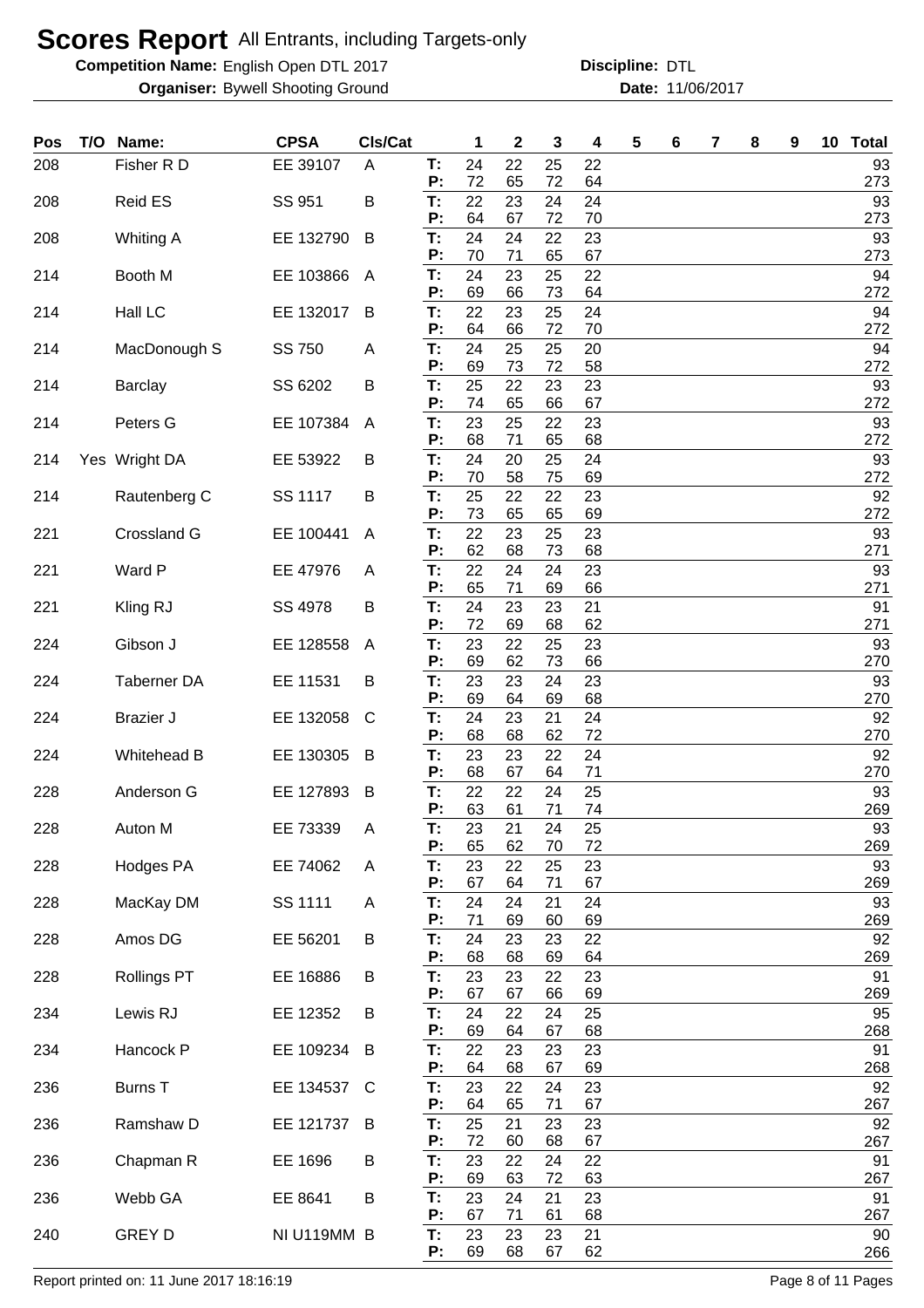**Competition Name:** English Open DTL 2017 **Discripline: DTL** 

**Organiser:** Bywell Shooting Ground **11/06/2017 Date:** 11/06/2017

**Discipline:**

| Pos | T/O | Name:                | <b>CPSA</b>     | Cls/Cat |          | 1        | 2        | 3        | 4        | 5 | 6 | 7 | 8 | 9 | 10 | <b>Total</b>  |
|-----|-----|----------------------|-----------------|---------|----------|----------|----------|----------|----------|---|---|---|---|---|----|---------------|
| 241 |     | Olden RD             | EE 86078        | B       | T:<br>P: | 24<br>72 | 23<br>68 | 22<br>65 | 21<br>60 |   |   |   |   |   |    | 90<br>265     |
| 241 |     | <b>Roberts E</b>     | <b>WW 280</b>   | A       | T:       | 24       | 23       | 22       | 21       |   |   |   |   |   |    | 90            |
| 243 |     | Hitchmough J         | EE 105606       | B       | P:<br>T: | 70<br>25 | 68<br>21 | 65<br>24 | 62<br>23 |   |   |   |   |   |    | 265<br>93     |
| 243 |     | Mineham G            | EE 85468        | B       | P:<br>T: | 71<br>22 | 60<br>22 | 65<br>25 | 68<br>23 |   |   |   |   |   |    | 264<br>92     |
|     |     |                      |                 |         | P:       | 63       | 65       | 70       | 66       |   |   |   |   |   |    | 264           |
| 243 |     | Odam S               | EE 128021       | C       | T:<br>P: | 23<br>67 | 22<br>62 | 22<br>64 | 24<br>71 |   |   |   |   |   |    | 91<br>264     |
| 243 |     | Fraser C             | SS 3075         | A       | T:<br>P: | 23<br>67 | 23<br>68 | 22<br>65 | 22<br>64 |   |   |   |   |   |    | 90<br>264     |
| 247 |     | Pape S               | EE 95558        | B       | T:       | 23       | 24       | 24       | 21       |   |   |   |   |   |    | 92            |
| 247 |     | Jacobs BJ            | EE 56060        | В       | P:<br>T: | 68<br>24 | 69<br>24 | 68<br>22 | 58<br>21 |   |   |   |   |   |    | 263<br>91     |
| 247 |     | <b>MCCAULEY S</b>    | <b>NI 113MM</b> | B       | P:<br>T. | 70<br>22 | 69<br>23 | 65<br>22 | 59<br>23 |   |   |   |   |   |    | 263<br>90     |
|     |     |                      |                 |         | P:       | 64       | 68       | 63       | 68       |   |   |   |   |   |    | 263           |
| 247 |     | <b>Brent D</b>       | EE 118283       | B       | T:<br>P: | 23<br>67 | 23       | 21       | 22       |   |   |   |   |   |    | 89            |
| 251 |     | Cox L                | EE 99378        | C       | T:       | 23       | 68<br>23 | 63<br>23 | 65<br>24 |   |   |   |   |   |    | 263<br>93     |
|     |     |                      |                 |         | P:       | 65       | 63       | 66       | 68       |   |   |   |   |   |    | 262           |
| 251 |     | Moore J              | EE 117810       | B       | T:<br>P: | 22<br>63 | 22<br>62 | 24<br>66 | 24<br>71 |   |   |   |   |   |    | 92<br>262     |
| 251 |     | Yes Hayes P          | EE 27745        | В       | T:       | 23       | 22       | 24       | 22       |   |   |   |   |   |    | 91            |
| 251 |     | <b>Thurnell M</b>    | EE 19666        | В       | P:<br>T: | 65<br>23 | 63<br>23 | 69<br>22 | 65<br>21 |   |   |   |   |   |    | 262<br>89     |
|     |     |                      |                 |         | P:       | 68       | 65       | 66       | 63       |   |   |   |   |   |    | 262           |
| 255 |     | Yes Bentham DJ       | EE 68760        | B       | T:<br>P: | 23<br>65 | 23<br>67 | 24<br>66 | 22<br>63 |   |   |   |   |   |    | 92<br>261     |
| 255 |     | Moir TG              | EE 67036        | A       | T.       | 24       | 24       | 22       | 22       |   |   |   |   |   |    | 92            |
| 255 |     | <b>Hollowbread P</b> | EE 128610       | B       | P:<br>T: | 70<br>23 | 69<br>23 | 60<br>23 | 62<br>22 |   |   |   |   |   |    | 261<br>91     |
|     |     |                      |                 |         | P:       | 66       | 63       | 67       | 65       |   |   |   |   |   |    | 261           |
| 255 |     | Phillips             | SS 6206         | A       | Т:<br>P: | 22<br>64 | 23<br>66 | 22<br>64 | 24<br>67 |   |   |   |   |   |    | 91<br>261     |
| 255 |     | <b>Bellamy D</b>     | EE 67979        | C       | T:<br>P: | 25<br>71 | 22<br>63 | 23<br>67 | 20<br>60 |   |   |   |   |   |    | $90\,$<br>261 |
| 260 |     | Allen KA             | EE 116558       | B       | T:       | 22       | 22       | 24       | 22       |   |   |   |   |   |    | 90            |
| 260 |     | Aas R                | EE 126245       | B       | P:<br>T: | 64<br>22 | 65<br>23 | 71<br>21 | 60<br>23 |   |   |   |   |   |    | 260<br>89     |
|     |     |                      |                 |         | P:       | 63       | 67       | 62       | 68       |   |   |   |   |   |    | 260           |
| 260 |     | Ackroyd CA           | EE 72230        | B       | T:<br>P: | 23<br>68 | 20<br>58 | 21<br>62 | 25<br>72 |   |   |   |   |   |    | 89<br>260     |
| 260 |     | Yes Bonati S         | EE 80409        | B       | T:<br>P: | 23<br>68 | 21<br>60 | 24<br>70 | 21<br>62 |   |   |   |   |   |    | 89<br>260     |
| 260 |     | Yes Norman T         | EE 114298       | C       | T:       | 23       | 24       | 21       | 21       |   |   |   |   |   |    | 89            |
| 260 |     | <b>Barnett DG</b>    | EE 38494        | C       | P:<br>T: | 65<br>23 | 70<br>20 | 63<br>24 | 62<br>21 |   |   |   |   |   |    | 260<br>88     |
|     |     |                      |                 |         | P:       | 68       | 59       | 72       | 61       |   |   |   |   |   |    | 260           |
| 260 |     | Shirt R              | EE 130714       | C       | T:<br>P: | 18<br>53 | 25<br>74 | 23<br>68 | 22<br>65 |   |   |   |   |   |    | 88<br>260     |
| 267 |     | Sharpstone HS        | EE 82924        | A       | T:<br>P: | 22<br>66 | 20<br>59 | 25<br>68 | 23<br>66 |   |   |   |   |   |    | 90<br>259     |
| 268 |     | Johnson PW           | EE 129744       | B       | T:       | 25       | 23       | 22       | 20       |   |   |   |   |   |    | 90            |
| 268 |     | Semmens GR           | EE 48347        | В       | P:<br>T: | 70<br>23 | 68<br>20 | 62<br>23 | 58<br>24 |   |   |   |   |   |    | 258<br>90     |
| 270 |     | Christie             | SS 3415         |         | P:<br>T: | 66<br>25 | 55<br>22 | 67<br>19 | 70<br>23 |   |   |   |   |   |    | 258<br>89     |
|     |     |                      |                 | C       | P:       | 73       | 64       | 52       | 67       |   |   |   |   |   |    | 256           |

Report printed on: 11 June 2017 18:16:19 **Page 1 and 2017 18:16:19** Page 9 of 11 Pages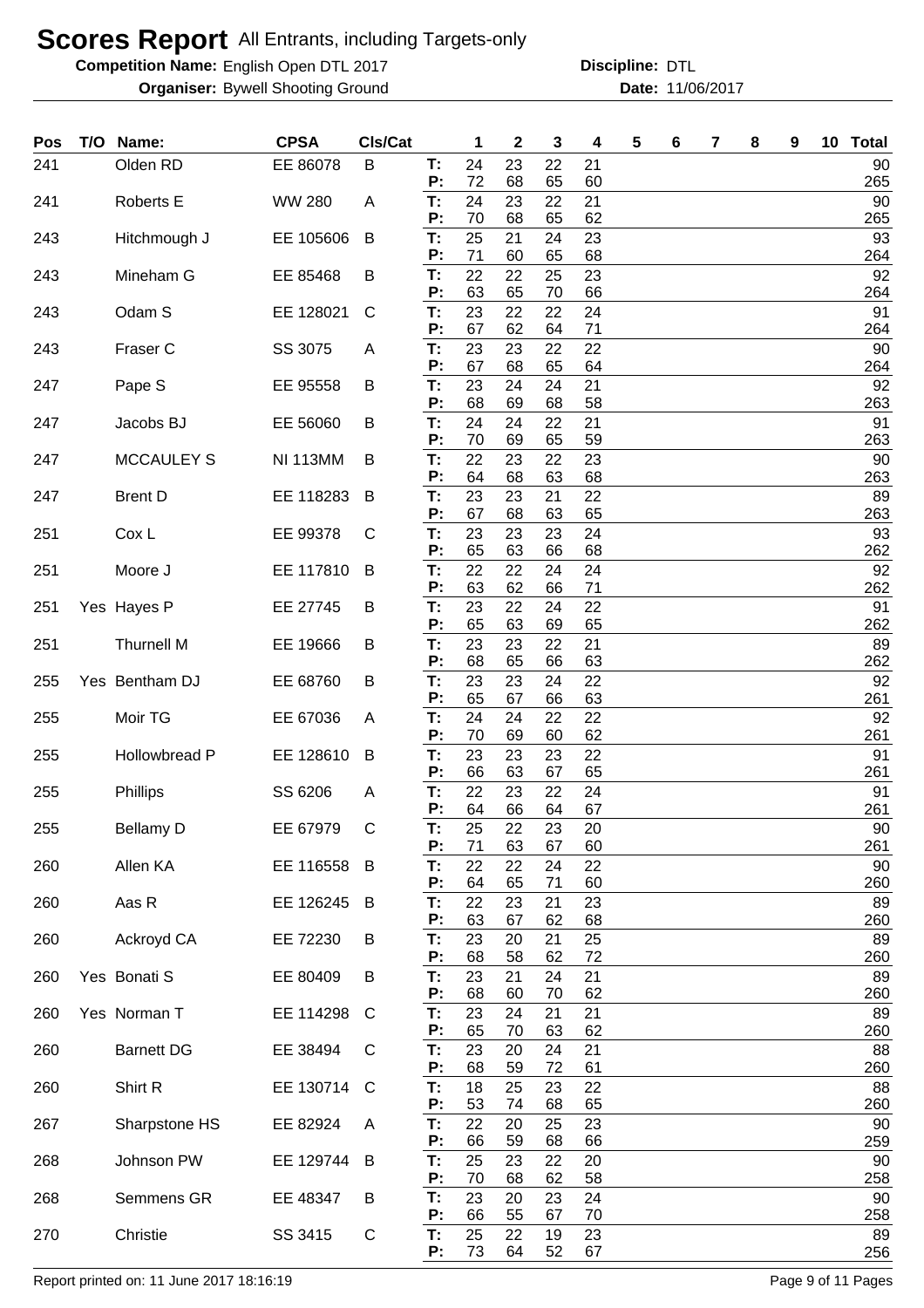**Competition Name:** English Open DTL 2017 **Discripline: DTL** 

**Organiser:** Bywell Shooting Ground **11/06/2017 Date:** 11/06/2017 **Discipline:**

| Pos | T/O | Name:             | <b>CPSA</b> | CIs/Cat      |          | 1        | 2        | 3        | 4        | 5 | 6 | 7 | 8 | 9 | 10 | <b>Total</b> |
|-----|-----|-------------------|-------------|--------------|----------|----------|----------|----------|----------|---|---|---|---|---|----|--------------|
| 270 |     | Naisby            | SS 4998     | $\mathsf C$  | T:<br>Ρ: | 22<br>62 | 23<br>67 | 22<br>63 | 22<br>64 |   |   |   |   |   |    | 89<br>256    |
| 272 |     | Sherlock T        | EE 15314    | B            | T:<br>P: | 20<br>57 | 23<br>65 | 24<br>70 | 21<br>63 |   |   |   |   |   |    | 88<br>255    |
| 272 |     | Waugh PJ          | EE 117256   | A            | T.       | 24       | 21       | 22       | 21       |   |   |   |   |   |    | 88           |
| 274 |     | Doble C           | EE 134655   | $C^*$        | Ρ:<br>T: | 69<br>22 | 61<br>22 | 66<br>24 | 59<br>20 |   |   |   |   |   |    | 255<br>88    |
| 274 |     | Robinson B        | EE 11735    | B            | P:<br>T: | 64<br>20 | 62<br>22 | 70<br>24 | 58<br>21 |   |   |   |   |   |    | 254<br>87    |
| 276 |     | Jenkins R         | SS 3513     | C            | P:<br>T: | 59<br>23 | 66<br>24 | 68<br>23 | 61<br>21 |   |   |   |   |   |    | 254<br>91    |
| 276 |     | <b>Ridley DJ</b>  | EE 31260    | B            | P:<br>T: | 64<br>24 | 68<br>23 | 62<br>23 | 59<br>18 |   |   |   |   |   |    | 253<br>88    |
| 276 |     | <b>Barratt A</b>  | EE 110874   | C            | P:<br>T: | 69<br>22 | 63<br>23 | 68<br>22 | 53<br>20 |   |   |   |   |   |    | 253<br>87    |
|     |     |                   |             |              | Р:       | 63       | 69       | 62       | 59       |   |   |   |   |   |    | 253          |
| 279 |     | Lazenby D         | EE 49197    | A            | T:<br>Р: | 23<br>66 | 22<br>63 | 24<br>70 | 18<br>52 |   |   |   |   |   |    | 87<br>251    |
| 279 |     | Mooney G          | EE 133477   | C            | T:<br>P: | 24<br>69 | 18<br>51 | 23<br>65 | 22<br>66 |   |   |   |   |   |    | 87<br>251    |
| 281 |     | Price D R         | EE 124947   | C            | T.       | 19       | 22       | 23       | 22       |   |   |   |   |   |    | 86           |
| 282 |     | Vale M            | EE 128702   | C            | P:<br>T. | 55<br>22 | 65<br>23 | 67<br>19 | 63<br>22 |   |   |   |   |   |    | 250<br>86    |
|     |     |                   |             |              | Ρ:       | 63       | 68       | 55       | 63       |   |   |   |   |   |    | 249          |
| 283 |     | Madolell R        | EE 134420   | B            | T.<br>P: | 20<br>57 | 23<br>65 | 21<br>58 | 23<br>68 |   |   |   |   |   |    | 87<br>248    |
| 283 |     | McFarlane D       | SS 733      | B            | T:       | 24       | 20       | 22       | 19       |   |   |   |   |   |    | 85           |
| 285 |     | Venn <sub>S</sub> | EE 83093    | C            | P:<br>T: | 71<br>21 | 59<br>22 | 63<br>20 | 55<br>21 |   |   |   |   |   |    | 248<br>84    |
| 286 |     | Thickbroom R      | EE 9340     | B            | P:<br>T. | 63<br>24 | 65<br>23 | 57<br>16 | 61<br>24 |   |   |   |   |   |    | 246<br>87    |
|     |     |                   |             |              | Ρ:       | 67       | 67       | 45       | 66       |   |   |   |   |   |    | 245          |
| 286 |     | Eales MJ          | EE 11026    | C            | T.<br>P: | 19<br>55 | 24<br>66 | 21<br>61 | 22<br>63 |   |   |   |   |   |    | 86<br>245    |
| 288 |     | <b>MARSH S</b>    | EE 137032   | $C^*$        | T:<br>P: | 20<br>57 | 21<br>56 | 23<br>67 | 22<br>64 |   |   |   |   |   |    | 86<br>244    |
| 288 |     | Edmond S          | WW 2696     | Β            | T:       | 21       | 23       | 21       | 20       |   |   |   |   |   |    | 85           |
| 288 |     | Holden J          | EE 7229     | $\mathsf{C}$ | P:<br>Т: | 60<br>20 | 64<br>19 | 60<br>24 | 60<br>21 |   |   |   |   |   |    | 244<br>84    |
| 291 |     | Hanson JA         | EE 121918   | B            | P:<br>Т. | 57<br>23 | 55<br>24 | 70<br>19 | 62<br>18 |   |   |   |   |   |    | 244<br>84    |
|     |     |                   |             |              | P:       | 62       | 72       | 56       | 53       |   |   |   |   |   |    | 243          |
| 292 |     | Yes Stennett JP   | EE 43985    | C            | T:<br>P: | 18<br>52 | 23<br>69 | 21<br>62 | 20<br>59 |   |   |   |   |   |    | 82<br>242    |
| 293 |     | Pattinson A       | EE 126532   | C            | T:       | 24       | 20       | 20       | 21       |   |   |   |   |   |    | 85           |
| 293 |     | Roberts T         | EE 134284   | C            | P:<br>Т: | 65<br>19 | 55<br>21 | 58<br>22 | 63<br>22 |   |   |   |   |   |    | 241<br>84    |
|     |     |                   |             |              | P:       | 54       | 62       | 63       | 62       |   |   |   |   |   |    | 241          |
| 293 |     | Yes Stennett P    | EE 48595    | B            | T:<br>P: | 21<br>59 | 21<br>61 | 20<br>57 | 22<br>64 |   |   |   |   |   |    | 84<br>241    |
| 296 |     | Yes Holden R      | EE 70248    | C            | T:<br>P: | 18<br>53 | 23<br>65 | 23<br>66 | 18<br>53 |   |   |   |   |   |    | 82<br>237    |
| 297 |     | Whitehead C       | EE 130306   | C            | T.       | 19       | 22       | 21       | 23       |   |   |   |   |   |    | 85           |
| 298 |     | Fisher AJ         | EE 72959    | A            | P:<br>T. | 51<br>23 | 64<br>23 | 58<br>19 | 63<br>16 |   |   |   |   |   |    | 236<br>81    |
| 299 |     | Bowman R          | EE 132388   | C            | P:<br>T. | 67<br>22 | 65<br>20 | 53<br>17 | 47<br>20 |   |   |   |   |   |    | 232<br>79    |
|     |     |                   |             |              | P:       | 64       | 59       | 50       | 57       |   |   |   |   |   |    | 230          |
| 300 |     | Wright R          | EE 114659   | C            | T.<br>P: | 20<br>57 | 19<br>54 | 21<br>60 | 21<br>58 |   |   |   |   |   |    | 81<br>229    |

Report printed on: 11 June 2017 18:16:19 **Page 10 of 11 Pages**